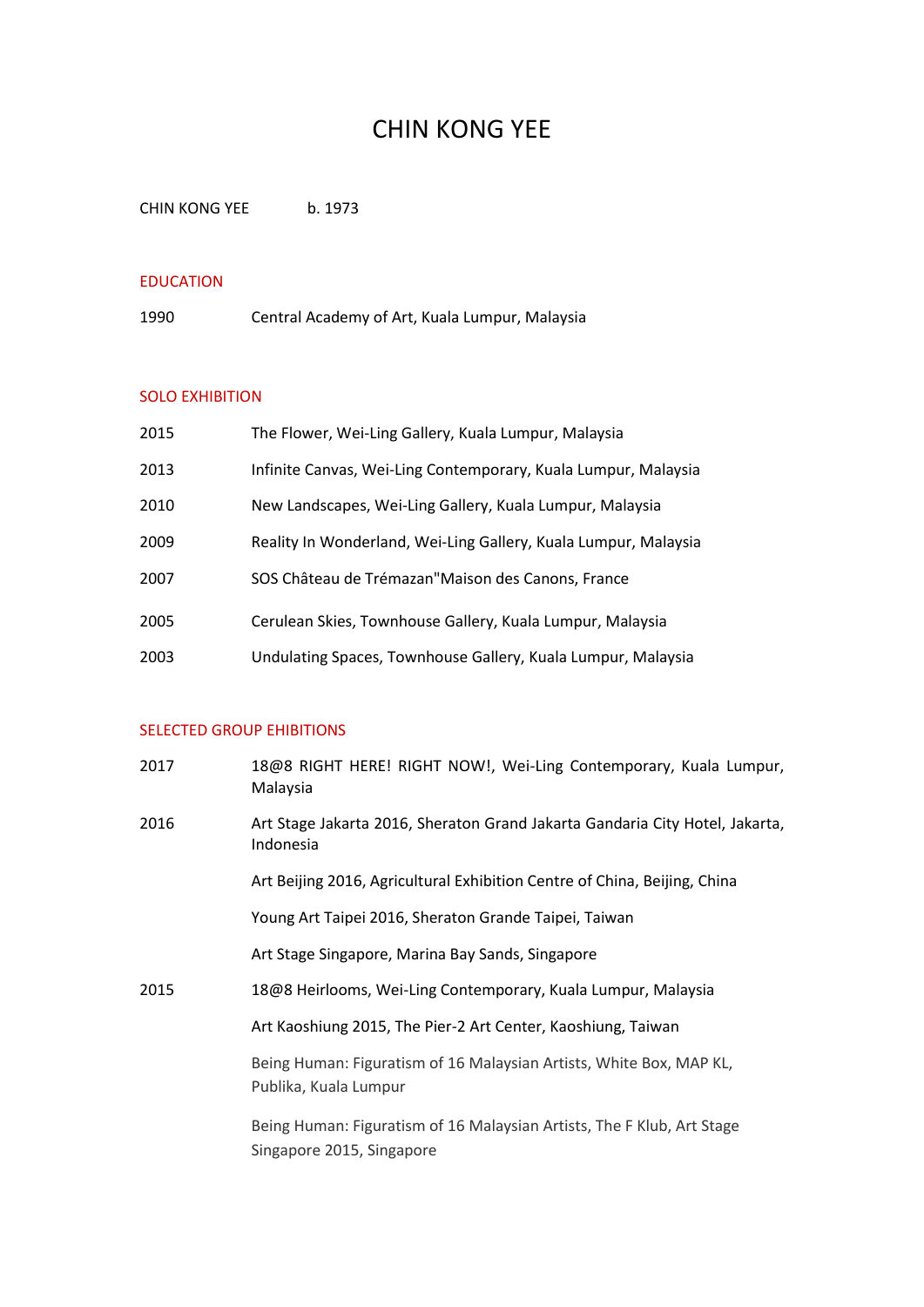| 2014 | Korean International Art Fair 2014 (KIAF), Seoul, Korea                                          |
|------|--------------------------------------------------------------------------------------------------|
|      | Ho Mia, Wei-Ling Contemporary, Kuala Lumpur, Malaysia                                            |
|      | Flesh, The F Klub, Kuala Lumpur                                                                  |
| 2013 | Seated, The F Klub, Kuala Lumpur, Malaysia                                                       |
| 2012 | A Decade of Colelcting, Timeless, Wei-Ling Gallery, Kuala Lumpur, Malaysia                       |
|      | Skin, The F Klub, HOM Art Trans, Selangor, Malaysia                                              |
| 2011 | Art Stage Singapore, Marina Bay Sands Expo & Convention Centre,<br>Singapore                     |
| 2010 | Absolut 18@8, Wei-Ling Contemporary, Kuala Lumpur, Malaysia                                      |
|      | Tiger Show, Wei-Ling Gallery, Kuala Lumpur, Malaysia                                             |
| 2008 | China International Gallery Exposition, Beijing, China                                           |
|      | Mind, Body and Soul - MBS III, Wei-Ling Gallery, Kuala Lumpur, Malaysia                          |
| 2007 | EYE-Illusions, Wei-Ling Gallery, Kuala Lumpur.                                                   |
| 2006 | 1st ART Exhibition, The Mu Gung Hwa Centre for Korean Culture & Art,<br>Kuala Lumpur, Malaysia   |
|      | Zweihundertzweiundsiebziegeinhalbstunden und mehr, Galerie Tanner,<br>Germany                    |
|      | Mind Body and Soul II, Wei-Ling Gallery, Kuala Lumpur, Malaysia                                  |
|      | 18@8 KUL-KARACHI, Amin Gulgee Gallery, Karachi, Pakistan                                         |
| 2005 | 18@8, Wei-Ling Gallery, Kuala Lumpur, Malaysia                                                   |
| 2004 | East-West Contemporaries, Cluj-Napoca Art Museum, Romania                                        |
|      | Seoul International Stars Exhibition, Seoul, Korea                                               |
| 2003 | Philip Morris Group of Companies Malaysia Art Awards 2003, National Art<br>Gallery, Kuala Lumpur |
| 2002 | Identities Who we are, National Visual Arts Gallery, Kuala Lumpur                                |
|      | Figuring Splendour, Metro Fine Art, Kuala Lumpur, Malaysia                                       |
| 2001 | Locals Only!, Gallerie Taksu, Kuala Lumpur, Malaysia                                             |
|      | Manusia, N.N Gallery, Kuala Lumpur, Malaysia                                                     |